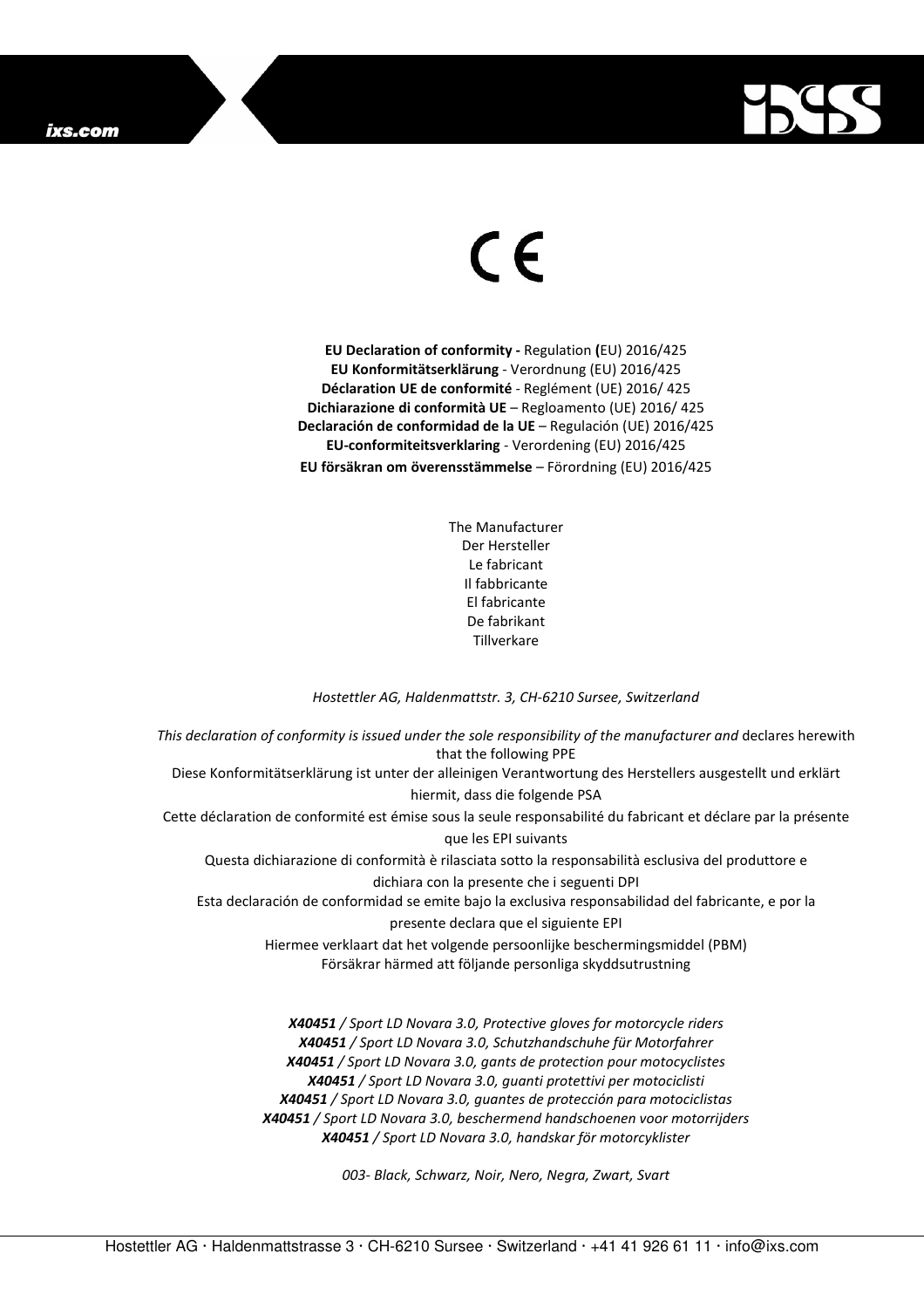

has undergone the EU-type examination conformity assessment procedure (Module B) performed by the Notified Body, **CTC** (n° 0075) 4, rue Hermann Frenkel, F-69367 Lyon cedex 07 (France) which has issued the EU Type Examination Certificate No. 0075/1895/162/02/20/0494.

And is compliant with the following Standard EX13594:2015

## hat das EU-Baumusterprüfungs-Konformitätsbewertungsverfahren durchlaufen (Modul B) durchgeführt von der benannten Stelle, **CTC** (n° 0075) 4, rue Hermann Frenkel, F-69367 Lyon cedex 07 (Frankreich) die die EU-Baumusterprüfbescheinigung Nr. 0075/1895/162/02/20/0494 ausgestellt hat.

und entspricht der folgenden Norm EN16594:2015

a subi la procédure d'évaluation de la conformité pour l'examen de type UE (module B) réalisée par l'organisme notifié, **CTC** (n° 0075) 4, rue Hermann Frenkel, F-69367 Lyon cedex 07 (France), qui a délivré le certificat d'examen de type UE n°. 0075/1895/162/02/20/0494.

Et est conforme à la norme suivante EN13594:2015

è stato sottoposto alla procedura di valutazione della conformità dell'esame UE del tipo (modulo B) eseguita dall'organismo notificato, **CTC** (n° 0075) 4, rue Hermann Frenkel, F-69367 Lyon cedex 07 (Francia) che ha rilasciato il certificato di esame UE del tipo n. 0075/1895/162/02/20/0494.

Ed è conforme alla seguente norma EN13594:2015

ha sido sometido al procedimiento de evaluación de conformidad del examen de tipo UE (Módulo B) realizado por el organismo notificado, **CTC** (n° 0075) 4, rue Hermann Frenkel, F-69367 Lyon cedex 07 (Francia) que ha emitido el certificado de examen UE de tipo no. 0075/1895/162/02/20/0494.

Y cumple con el siguiente estándar EN13594:2015

de EG-typekeuring-conformiteitsbeoordelingsprocedure doorlopen (module B) heeft,uitgevoerd door de aangemelde instantie **CTC** (n° 0075) 4, rue Hermann Frenkel, F-69367 Lyon cedex 07 (Frankrijk) die het certificaat van EG-typeonderzoek nr. 0075/1895/162/02/20/0494 afgegeven heft.

en voldoet aan de volgende norm: EN13594:2015